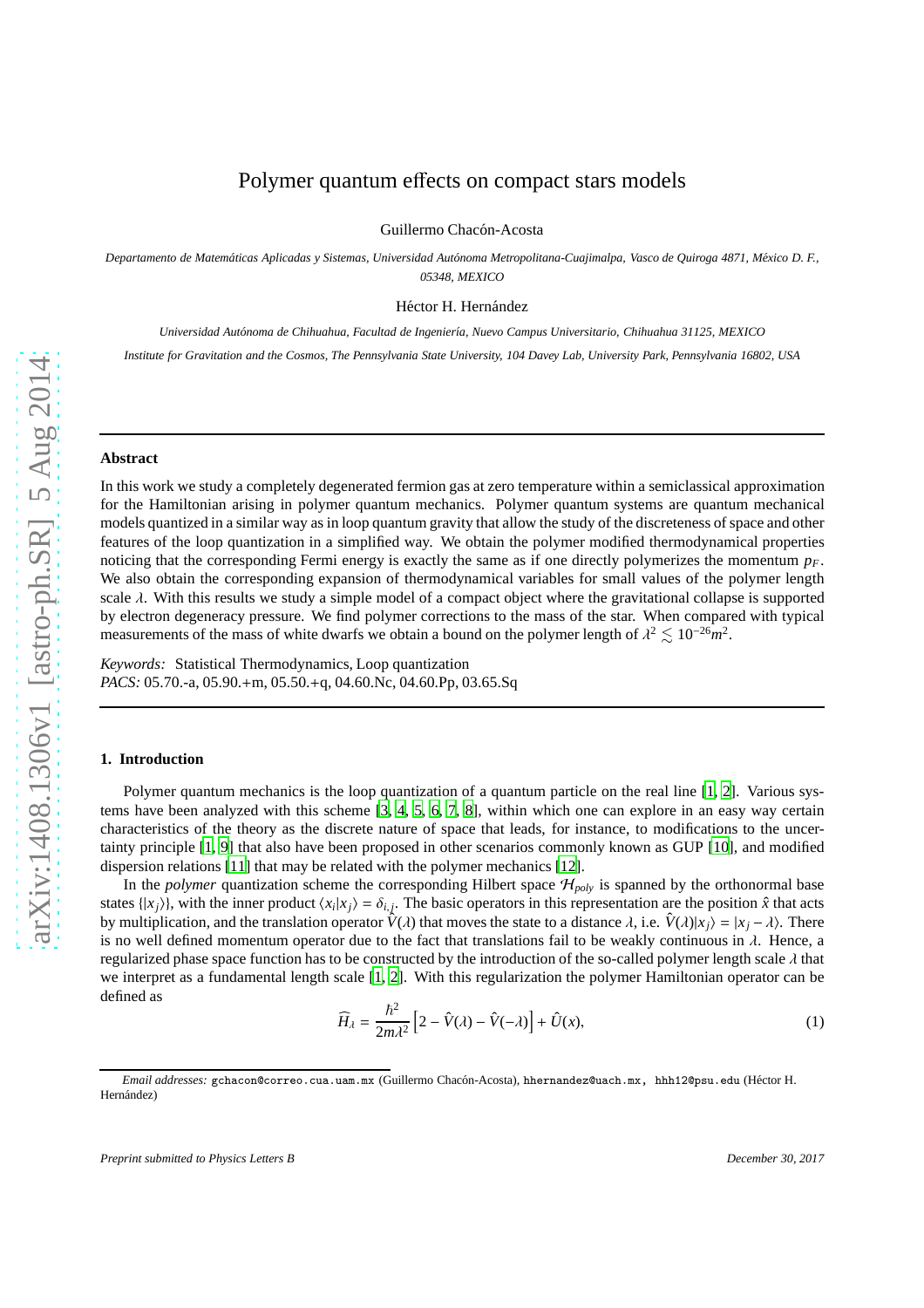where  $\hat{U}(x)$  is the potential term. The action of the Hamiltonian [\(1\)](#page-0-0) decomposes the polymer Hilbert space  $\mathcal{H}_{poly}$  into a continuum of separable superselected subspaces [\[1](#page-6-0)]. Notice that the Hamiltonian [\(1\)](#page-0-0) can be formally written as

$$
\frac{\hbar^2}{2m\lambda^2}\widehat{\sin^2\left(\frac{\lambda p}{\hbar}\right)} + \hat{U}(x). \tag{2}
$$

We can use this expression to obtain the effective Hamiltonian simply by replacing the kinetic term within the square of the sine function. This expression contains some trace of the discreteness of the space. We will call this correspondence as *polymerization*. We restrict ourselves to the one dimensional case because the effective three dimensional case present some complications that require numerical analysis [\[13\]](#page-6-12).

Recently the statistical mechanics of of polymer systems, was introduced in [\[13,](#page-6-12) [14\]](#page-6-13), where was found to have modifications to the thermodynamics induced by the polymer length scale. Since then have been studied various thermal models within this framework [\[15,](#page-6-14) [16,](#page-6-15) [17,](#page-6-16) [18](#page-6-17)]. Also a polymer Bose–Einstein condensate has been studied in which bounds for  $\lambda^2$  were obtained by means of experimental data [\[19](#page-6-18)].

In this work we explore the completely degenerated polymer Fermi gas in one dimension using a semi classical approximation of the polymer Hamiltonian. The completely degenerated Fermi gas at vanishing temperature is the starting point for the study of compact stars models where the degeneracy pressure must balance the gravitational collapse. We look at the corresponding polymer corrections on the thermodynamical variables. Particularly the pressure, which gives us a small modification in the mass of the compact object, allowing us to bound the polymer length through typical measurements of the mass of white dwarfs.

## <span id="page-1-3"></span>**2. One dimensional Fermi gas at zero temperature**

Let us begin with a high density, one dimensional gas at zero temperature, constituted by particles obeying the Fermi-Dirac statistics. We remember the calculation of the thermodynamic expressions for this system, since the onedimensional, differs from the three-dimensional one reported in any textbook. Fermions populate the states of lowest energy and, due to the Pauli exclusion principle, each state will be occupied by only one fermion and  $g_s = 2s + 1$ fermions for each energy level. The energy levels will be filled until the Fermi energy *E<sup>F</sup>* is reached. The Fermi energy is defined as the highest energy state occupied at zero temperature  $E_F = \mu(T = 0)$ , where  $\mu$  is the chemical potential. For  $T = 0$  the occupancy number is very accurately described by a Heaviside function, as can be seen by performing the limit  $T \to 0$  of the Fermi distribution

<span id="page-1-2"></span>
$$
\lim_{T \to 0} n_{FD}(E) = \Theta(\mu - E) = \begin{cases} 1, & E \le \mu; \\ 0, & E > \mu. \end{cases} \tag{3}
$$

In this way one can compute the thermodynamic quantities like the particle number and the internal energy as follows, [\[20\]](#page-6-19)

<span id="page-1-0"></span>
$$
N = \int_0^\infty g(E)\Theta(\mu - E)dE,
$$
\n(4)

$$
U = \int_0^\infty g(E)\Theta(\mu - E)E dE,
$$
\n(5)

where  $g(E)$  is the state density (or energy level density) obtained by deriving the number of configurations in phase space, or phase volume  $\Sigma$ , i.e.  $g(E) = \frac{d\Sigma}{dE}$ . For a one dimensional fermion gas  $g(E) = \frac{Lg_s}{2\pi\hbar} \sqrt{\frac{m}{2}} E^{-1/2}$ , where *L* is the length of the box and *m* the mass of the particles. Performing the integrals of [\(4\)](#page-1-0) and [\(5\)](#page-1-0), the total number of particles and the internal energy are

<span id="page-1-1"></span>
$$
N = \frac{Lg_s}{2\pi\hbar} \sqrt{2mE_F},\tag{6}
$$

$$
U = \frac{Lg_s}{12\pi\hbar m} (2mE_F)^{3/2}, \qquad (7)
$$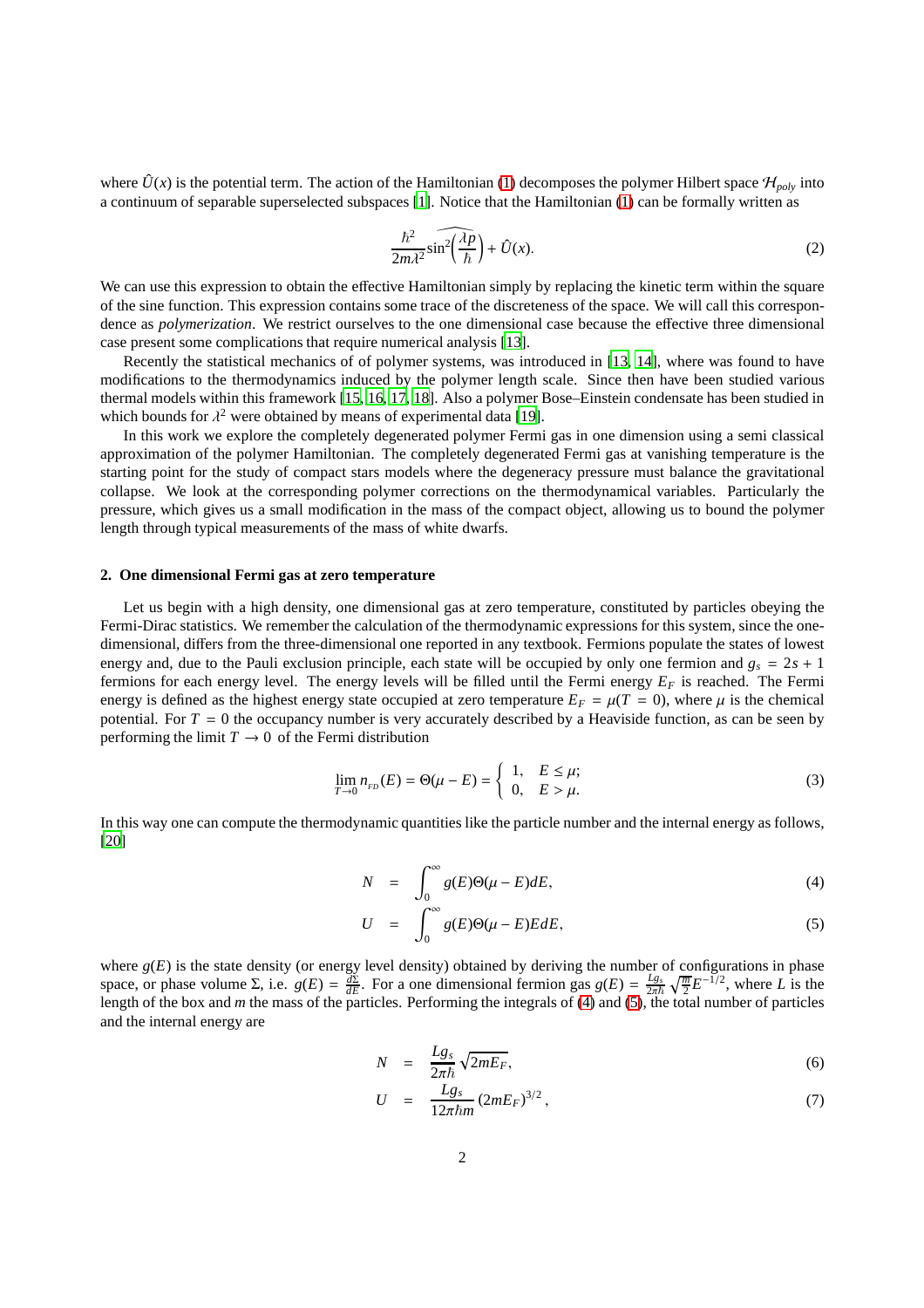where  $E_F$  is the Fermi energy that depends on the dimension and the particle density  $\frac{N}{L}$ , [\[20](#page-6-19)]. In this case is

<span id="page-2-2"></span>
$$
E_F = \frac{1}{2m} \left( \frac{N}{L} \frac{2\pi\hbar}{g_s} \right)^2.
$$
 (8)

Using [\(6\)](#page-1-1) and [\(7\)](#page-1-1) it is possible to obtain the energy per particle in terms of  $E_F$ 

$$
\frac{U}{N} = \frac{1}{3}E_F.
$$
\n<sup>(9)</sup>

The pressure can be calculated from the logarithm of the grand canonical partition function [\[20\]](#page-6-19), such that in one dimension and in the zero temperature regime it turns to be

<span id="page-2-0"></span>
$$
P = \frac{g_s}{2\pi\hbar} \int_0^{p_F} p \, dp \frac{dE}{dp},\tag{10}
$$

in the non relativistic case where  $p = \sqrt{2mE}$ , the pressure is

<span id="page-2-1"></span>
$$
P = \frac{g_s}{6\pi\hbar m} p_F^3 = \frac{g_s}{6\pi\hbar m} (2mE_F)^{3/2} = 2\frac{U}{L},\tag{11}
$$

so we can write the pressure in terms of Fermi energy as

$$
P = \frac{2}{3} \frac{N}{L} E_F. \tag{12}
$$

On the oner hand, we want to have the thermodynamic properties of Fermi gas in the ultra relativistic case. The dispersion relation is just  $E = cp$ , with *c* the speed of light. Thus, when we integrate [\(5\)](#page-1-0) in the momentum space, we obtain the following

$$
U_{UR} = \frac{Lg_s c}{4\pi\hbar} p_F^2. \tag{13}
$$

And for [\(10\)](#page-2-0) we obtain

<span id="page-2-3"></span>
$$
P_{UR} = \frac{g_s c}{4\pi\hbar} p_F^2 = \frac{U_{UR}}{L}.
$$
\n(14)

Indeed, we can write the full relativistic case by considering the dispersion relation corresponding to the relativistic kinetic energy as  $E = mc^2 \left( \sqrt{1 + \frac{p^2}{m^2}} \right)$  $\frac{p^2}{m^2c^2} - 1$ ! in all previous expressions. In such a case we obtain the following for the energy [\(5\)](#page-1-0) and the pressure [\(10\)](#page-2-0)

$$
U = \frac{Lg_s}{2\pi\hbar} \int_0^{p_F} mc^2 \left( \sqrt{1 + \frac{p^2}{m^2 c^2}} - 1 \right) dp = \frac{Lg_s m^2 c^3}{4\pi\hbar} \left[ \frac{p_F}{mc} \sqrt{1 + \frac{p_F^2}{m^2 c^2}} + \arcsin\left(\frac{p_F}{mc}\right) - \frac{2p_F}{mc} \right],
$$
 (15)

$$
P = \frac{g_s c}{2\pi\hbar} \int_0^{p_F} \frac{p/mc}{\sqrt{1 + \frac{p^2}{m^2 c^2}}} p \, dp = \frac{g_s m^2 c^3}{4\pi\hbar} \left[ \frac{p_F}{mc} \sqrt{1 + \frac{p_F^2}{m^2 c^2}} - \arcsin\left(\frac{p_F}{mc}\right) \right]. \tag{16}
$$

When we perform the corresponding expansions in non-relativistic  $p_F \ll mc$  and ultra-relativistic  $p_F \gg mc$ , cases, we recover what has already obtained before. Notice that in both relativistic and ultra relativistic cases the number of particles does not change.

Our main interest in cold Fermi gases, is that we would like to study compact stars such as white dwarfs, as mentioned before in particular with the effective polymer model, which we introduce in the next section.

A standard white dwarf can be modeled as a gas of mass *M*, made up by *N* degenerate electrons whose pressure balance the gravitational collapse. Also in the one-dimensional case a compact object is formed since the electron degeneracy pressure increases faster than the gravitational pressure, which leads to a stable situation. However, as the length-mass relationship is not the same as in the three-dimensional case where the radius decreases as the mass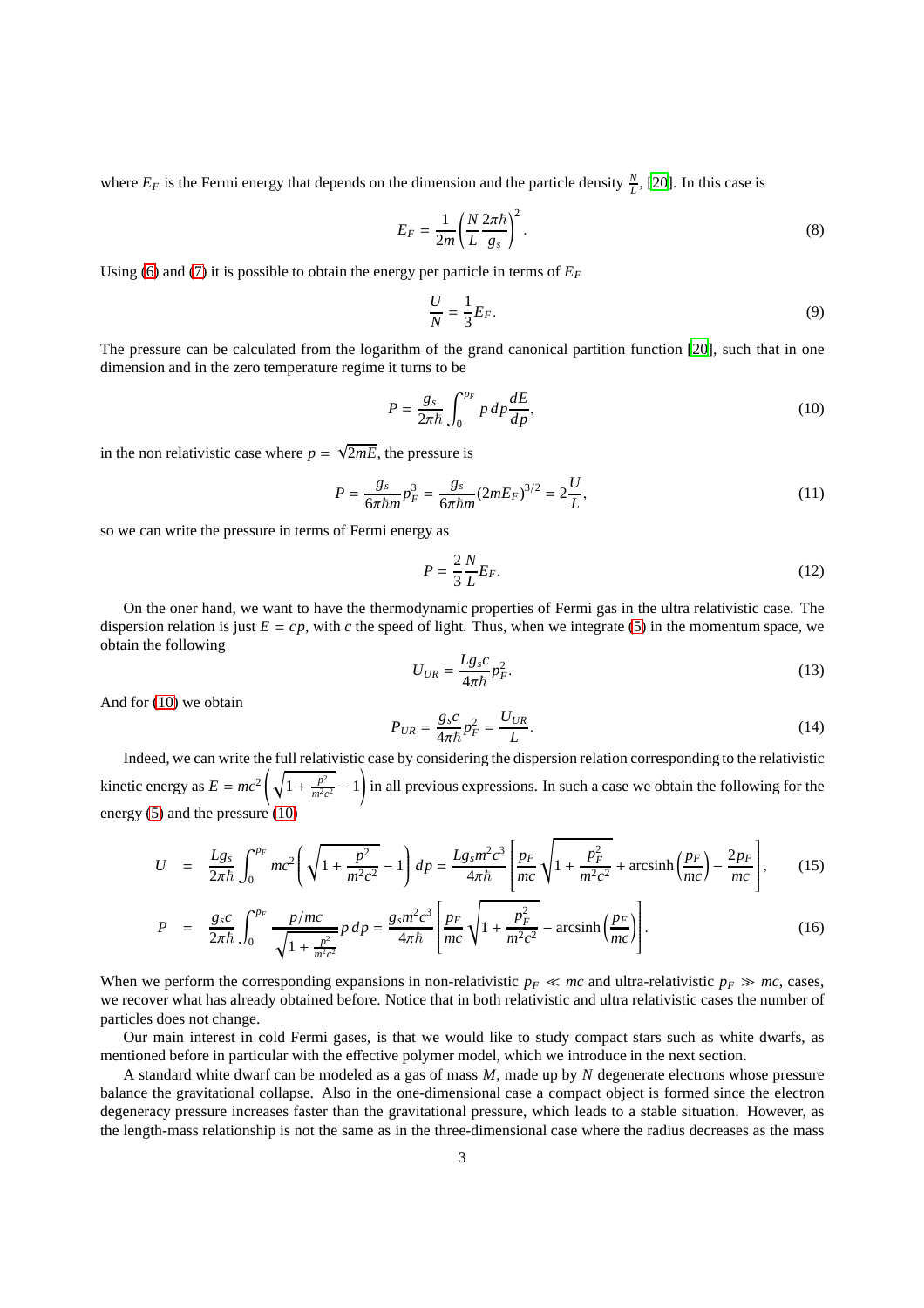increases, one can not say that this object is precisely a white dwarf. In such a case the gravitational pressure in thermodynamic equilibrium is

<span id="page-3-0"></span>
$$
P(L) = \frac{kM^2}{L^2},\tag{17}
$$

where *k* is a constant related with the gravitational constant and with a factor of order unity that is related with the corresponding density profile of the system. The corresponding gravitational potential in the polymer case would be similar to that considered in [\[15](#page-6-14)] for the Coulomb potential. This expression can be evaluated for non relativistic electrons with  $g_s = 2$ , with pressure [\(11\)](#page-2-1), whose main contribution to the mass comes from its nuclei, that is  $M =$  $2Nm_n$ , with  $m_n$  stands for the mass of a nucleon. Then, Eq. [\(17\)](#page-3-0) leads to

<span id="page-3-4"></span>
$$
L = \frac{M}{\rho_*}.\tag{18}
$$

where  $\rho_* = \frac{24 m m_n^3 k}{\pi^2 \hbar^2}$  $\frac{4mn\pi R}{\pi^2\hbar^2}$  is the critical mass density of the model. In the polymer quantization scheme the thermodynamic quantities are modified, so let us look at how these changes influence the thermodynamics of the gas of fermions.

## **3. Polymer Fermi gas at zero temperature**

In order to analyze the posible effects induced by the polymer length scale we use a semiclassical approximation for the polymer Hamiltonian as proposed in [\[13,](#page-6-12) [19,](#page-6-18) [21\]](#page-6-20)

<span id="page-3-1"></span>
$$
E = \frac{\hbar^2}{2m\lambda^2} \sin^2\!\left(\frac{\lambda p}{\hbar}\right). \tag{19}
$$

We work with the standard Fermi-Dirac distribution, however, as obtained in [\[14\]](#page-6-13) for the Planck distribution, there could be modifications to the former due to the polymer quantization scheme. By considering valid approximation [\(3\)](#page-1-2) for the distribution, we now compute the level density obtained from the number of configurations  $\Sigma_{p_0/2}$  that has polymer corrections due to [\(19\)](#page-3-1)

$$
\Sigma_{\text{poly}} = \frac{Lg_s}{2\pi\hbar} \int dp = \frac{Lg_s}{4\pi\lambda} \int \frac{dy}{\sqrt{y}\sqrt{1-y}},\tag{20}
$$

where we introduce a dimensionless variable *y* and we call  $E_{polv}$  the *polymer energy* 

$$
y \equiv \frac{E}{E_{\text{poly}}}, \quad E_{\text{poly}} \equiv \frac{\hbar^2}{2m\lambda^2}.
$$
 (21)

It follows that the polymer state density is

<span id="page-3-2"></span>
$$
g_{\text{poly}}(E) = \frac{Lg_s}{4\pi\lambda E_{\text{poly}}} \left[\frac{E}{E_{\text{poly}}}\left(1 - \frac{E}{E_{\text{poly}}}\right)\right]^{-1/2}.\tag{22}
$$

Using the same statistical definitions for the thermodynamic quantities we can integrate [\(4\)](#page-1-0) using the modified state density  $g_{polo}$  of [\(22\)](#page-3-2). Therefore, the particle number is

<span id="page-3-3"></span>
$$
N = \frac{Lg_s}{4\pi\lambda} \int_0^{E_F/E_{poly}} \frac{dy}{\sqrt{y}\sqrt{1-y}} = \frac{Lg_s}{2\pi\lambda} \arcsin\left(\sqrt{\frac{E_F}{E_{poly}}}\right),\tag{23}
$$

We should mention that the integral in the previous expression is valid only when  $0 < E_F < E_{poly}$ . The polymer Fermi energy is bounded from above, polymerization induces an energy cutoff, [\[2](#page-6-1)]. This can be seen more clearly if we write an expression for the polymer Fermi energy in terms of particle density from [\(23\)](#page-3-3)

$$
E_F = \frac{\hbar^2}{2m\lambda^2} \sin^2\left(\frac{N}{L}\frac{2\pi\lambda}{g_s}\right),\tag{24}
$$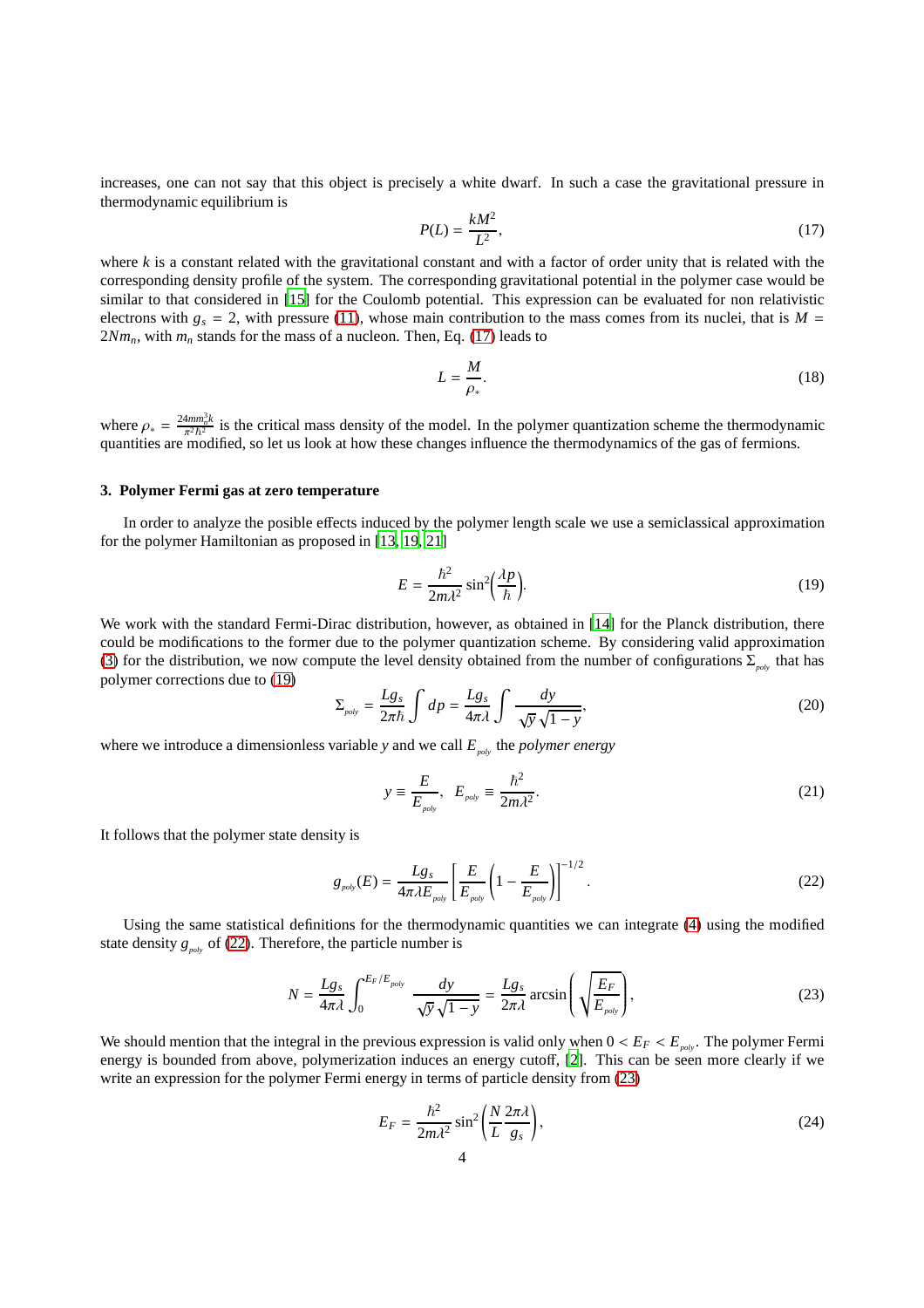which is equivalent to replace  $p_F^2 \to \sin^2(\lambda p_F/\hbar)\hbar^2\lambda^{-2}$  in [\(8\)](#page-2-2), with  $p_F = \frac{N}{L} \frac{2\pi\hbar}{g_s}$ . Also notice that in the limit when  $\lambda \to 0$ ,  $\Rightarrow E_{\text{poly}} \to \infty$  and  $E_F$  has no longer an upper bound,

<span id="page-4-4"></span>
$$
E_F \approx \frac{2\pi^2\hbar^2}{g_s^2m} \left(\frac{N}{L}\right)^2 - \lambda^2 \frac{8\pi^4\hbar^2}{3g_s^4m} \left(\frac{N}{L}\right)^4 + O(\lambda^4). \tag{25}
$$

We can also expand [\(23\)](#page-3-3) for small values of polymer length scale, then to first order we recover [\(6\)](#page-1-1) for *N*, but we also have corrections up to second order in  $\lambda^2$ 

$$
N \approx \frac{Lg_s}{2\pi\hbar} \sqrt{2mE_F} + \lambda^2 \frac{Lg_s}{12\pi m\hbar^3} (2mE_F)^{3/2} + O(\lambda^4). \tag{26}
$$

The corresponding internal energy can be calculated from [\(5\)](#page-1-0) and [\(22\)](#page-3-2) and it results

$$
U = \frac{Lg_s}{4\pi\lambda} E_{\text{poly}} \int_0^{E_F/E_{\text{poly}}} \frac{\sqrt{y}}{\sqrt{1-y}} dy
$$
  
= 
$$
\frac{Lg_s}{4\pi\lambda} \frac{\hbar^2}{2m\lambda^2} \left[ \arcsin\left(\sqrt{\frac{E_F}{E_{\text{poly}}}}\right) - \sqrt{\frac{E_F}{E_{\text{poly}}}} \left(1 - \frac{E_F}{E_{\text{poly}}}\right) \right],
$$
 (27)

which, in the limit of small polymer length, one recovers [\(7\)](#page-1-1) at first order for *U*

<span id="page-4-1"></span>
$$
U \approx \frac{Lg_s}{12\pi\hbar m} (2mE_F)^{3/2} + \lambda^2 \frac{Lg_s}{40\pi m\hbar^3} (2mE_F)^{5/2} + O(\lambda^4). \tag{28}
$$

It is also possible to obtain expressions for the energy per particle and its corresponding expansion in  $\lambda$ 

$$
\frac{U}{N} = \frac{\hbar^2}{4m\lambda^2} \left[ 1 - \frac{\sqrt{\frac{E_F}{E_{poly}}}\left(1 - \frac{E_F}{E_{poly}}\right)}{\arcsin\left(\sqrt{\frac{E_F}{E_{poly}}}\right)} \right],
$$
\n(29)

$$
\frac{U}{N} \approx \frac{E_F}{3} + \lambda^2 \frac{4m}{45\hbar^2} E_F^2 + O(\lambda^4). \tag{30}
$$

The pressure can be calculated from [\(10\)](#page-2-0) and [\(19\)](#page-3-1), giving

<span id="page-4-3"></span>
$$
P = \frac{g_s \hbar^2}{8m\pi\lambda^3} \left[ \left( 2\frac{E_F}{E_{\text{poly}}} - 1 \right) \arcsin\left( \sqrt{\frac{E_F}{E_{\text{poly}}} } \right) + \sqrt{\frac{E_F}{E_{\text{poly}}} \left( 1 - \frac{E_F}{E_{\text{poly}}} \right)} \right],\tag{31}
$$

therefore, the relation [\(11\)](#page-2-1) is just satisfied for the leading order of the expansion for small values of the polymer length

<span id="page-4-0"></span>
$$
P \approx \frac{g_s}{6\pi\hbar m} (2mE_F)^{3/2} + \lambda^2 \frac{g_s}{60\pi m\hbar^3} (2mE_F)^{5/2} + O(\lambda^4),\tag{32}
$$

notice that the second order of [\(32\)](#page-4-0) differs form [\(28\)](#page-4-1) for a factor of 2/3.

Interestingly corrections in all the above expressions are always of second order in the polymer length, as already noted in [\[13,](#page-6-12) [14,](#page-6-13) [15,](#page-6-14) [19\]](#page-6-18).

For the ultra relativistic case we can consider as a simple dispersion relation for polymer relativistic particles, that

<span id="page-4-2"></span>
$$
E = \frac{c\hbar}{\lambda} \sin\left(\frac{\lambda p}{\hbar}\right). \tag{33}
$$

Thus, we can integrate [\(5\)](#page-1-0) in the momentum space using [\(33\)](#page-4-2) obtaining the following

$$
U_{UR} = \frac{Lg_s c\hbar}{2\pi\lambda^2} \left[ 1 - \cos\left(\frac{\lambda p_F}{\hbar}\right) \right],\tag{34}
$$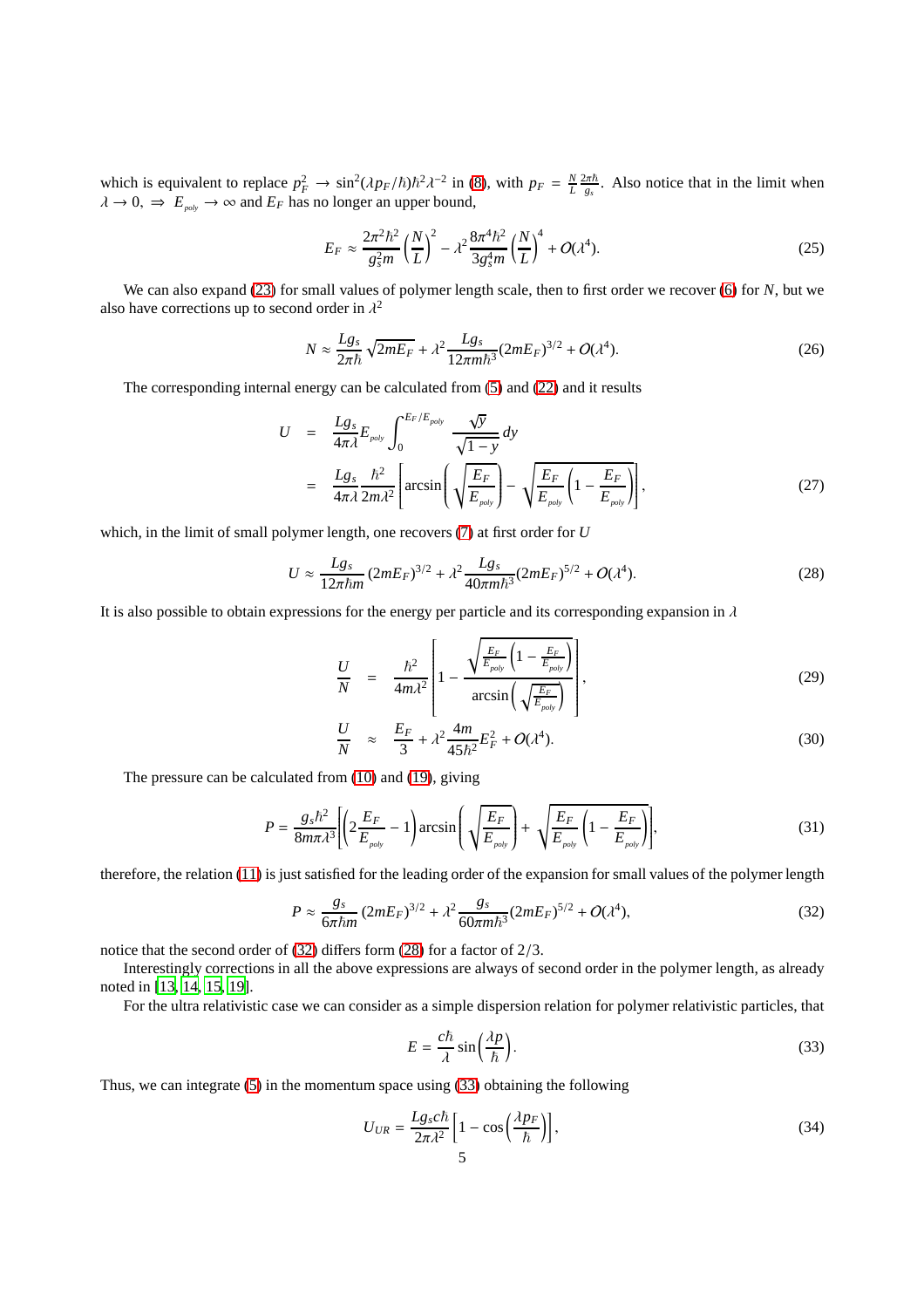we can expand this expression for small  $\lambda$ 

<span id="page-5-0"></span>
$$
U_{UR} \approx \frac{Lg_s c}{4\pi\hbar} p_F^2 - \lambda^2 \frac{Lg_s c}{48\pi\hbar^3} p_F^4 + O(\lambda^4). \tag{35}
$$

We can also calculate the pressure

<span id="page-5-2"></span>
$$
P_{UR} = \frac{g_s c \hbar}{4\pi\lambda^2} \sin\left(\frac{\lambda p_F}{\hbar}\right)^2, \tag{36}
$$

$$
P_{UR} \approx \frac{g_s c}{4\pi\hbar} p_F^2 - \lambda^2 \frac{g_s c}{12\pi\hbar^3} p_F^4 + O(\lambda^4). \tag{37}
$$

again, the second order in  $\lambda$  of the expansion of  $P_{UR}$  differs from second order of [\(35\)](#page-5-0) by a factor of 1/4, with respect to the standard relation [\(14\)](#page-2-3).

The polymer fully relativistic case is quite complicated when performing the integrals. Since we are interested in are the limiting cases, we leave that case to be reported elsewhere. Now, we investigate how the polymer corrections influence in models of compact stars .

#### **4. Polymer compact star model**

Let us consider the compact object model introduced at the end of section [2,](#page-1-3) but with the polymer modifications to fermion's thermodynamics. We notice that the degeneracy pressure of electrons is changed by polymer effects [\(31\)](#page-4-3) or [\(32\)](#page-4-0), so this would modify the mass of the compact object. In order to maintain the electron gas at a given density, the electron degeneracy pressure must resist the gravitational collapse. Therefore, it is necessary to balance [\(17\)](#page-3-0) with [\(31\)](#page-4-3) or [\(32\)](#page-4-0). If we use [\(31\)](#page-4-3), we notice that as  $E_F$  also has a polymer expression, we have a transcendental equation for the mass. However, using [\(32\)](#page-4-0) and [\(25\)](#page-4-4), we can find the second order polymer corrections to the mass, so

$$
M = \rho_* L \left( 1 + \lambda^2 \frac{2\pi^2}{5} \frac{N^2}{L^2} + \ldots \right),
$$
\n(38)

where clearly ρ∗*L* is the mass of the object without polymer corrections according to [\(18\)](#page-3-4). Typically, for a white dwarf star the inverse of the average distance is of the order of  $10^{12}m^{-1}$ , so take this value to estimate the change in mass. For polymer length there are an estimate obtained from Bose-Einstein condensates experiments [\[19\]](#page-6-18), which is  $\lambda^2 \lesssim 10^{-16} m^2$ . Nevertheless, when we use that value on [\(39\)](#page-5-1) we obtain that the polymer modification is of order 10<sup>8</sup>, which is not possible. However, we can improve the bound for  $\lambda^2$ , using typical measurements of the mass for a white dwarf. For example, in [\[22\]](#page-6-21) a mass of  $M/M_{\odot} = 0.529 \pm 0.01$  was obtained, bringing a value of  $\lambda^2 \lesssim 10^{-26} m^2$ , which is lower than that obtained previously.

There also exist another configuration where the object is composed mainly by ultra relativistic electrons, so its mass is well approximated by its internal energy  $M = U_{UR}/c^2$ . The electronic degeneracy pressure again resist the gravitational collapse so Eq. [\(17\)](#page-3-0) is also fulfilled. In equilibrium is possible to calculate the size of the compact object with polymer corrections, so using [\(35\)](#page-5-0) and [\(37\)](#page-5-2) we find

<span id="page-5-1"></span>
$$
L \approx \frac{R_S}{2} \left( 1 + \lambda^2 \frac{p_F^2}{4\hbar^3} + \ldots \right),\tag{39}
$$

where  $R_S = 2kM/c^2 = 2kU_{UR}/c^4$  is the corresponding Schwarzschild radius, so we keep the symbol. Although the changes are of the same order in  $\lambda^2$ , we must not forget that there are also polymer corrections to  $p_F$  and to  $R_S$  through  $U_{IIR}$ .

# **5. Conclusions**

Polymer quantum mechanics is a quantum mechanical model in which certain aspects of loop quantization, such as the minimum length scale of discrete space, can be studied [\[1,](#page-6-0) [2](#page-6-1)]. In particular a thermostatistical description of this type of quantization has been studied for solids, ideal gases [\[14](#page-6-13)], hydrogen gases [\[15\]](#page-6-14), and some other thermal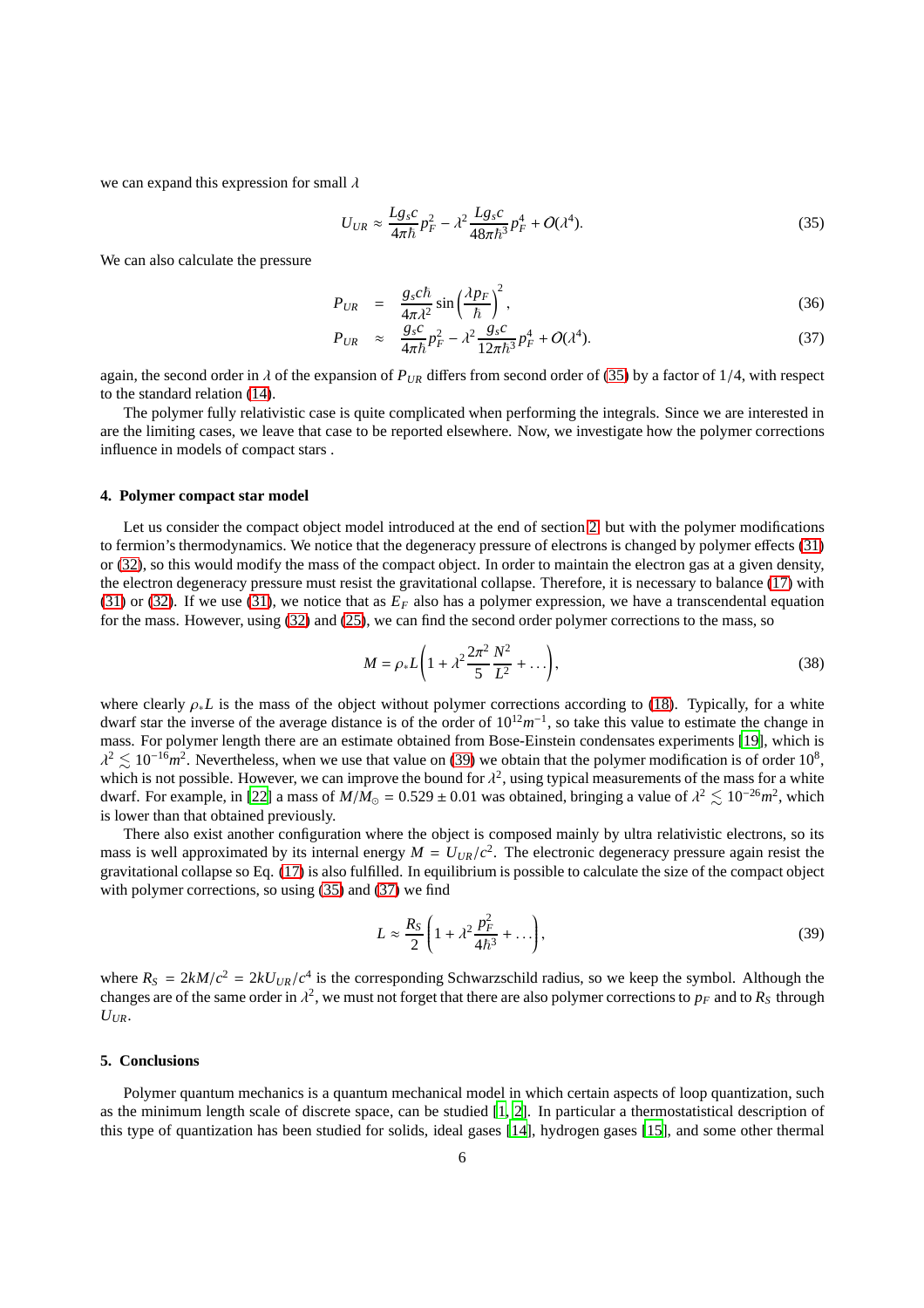systems[\[15,](#page-6-14) [16,](#page-6-15) [17,](#page-6-16) [18\]](#page-6-17). In most cases corrections induced by  $\lambda$  to the thermodynamic properties such as pressure, entropy, energy and heat capacity are found. For Bose-Einstein gases, were found bounds for  $\lambda$  coming for typical experimental conditions [\[19\]](#page-6-18). This type of behavior has also been found in different approaches such as generalized uncertainty principle (GUP) [\[23](#page-7-0), [24\]](#page-7-1).

In this paper we calculate the thermodynamical properties for a one dimensional polymer Fermi gas within a semi classical approximation in the polymer Hamiltonian. We considered the Fermi–Dirac distribution for the  $t = 0$  case, with no polymer modifications.

The corresponding total number of particles, internal energy and pressure, and the Fermi energy have modifications related with the polymer length scale. We found that in an expansion for small polymer length, the first corrections are of order  $\lambda^2$ . The polymer Fermi energy is the same as if we polimerized directly the Fermi momentum  $p_F$ . It is also worth mentioning that this polymer thermal quantities are defined just for a Fermi energy grater than zero and less than  $E_{p_0}$ , that is inversely proportional to  $\lambda$ , it induces a cut off in the energy.

We also investigate polymer effects on the thermal properties of compact objects models. We found that polymer corrections modify the effective mass and size of the star. Indeed we found that for keeping these effects small enough, the value of the polymer length should remain  $\lambda^2 \leq 10^{-26}m^2$ , when compared with white dwarfs typical measurements. This bound improves the bound that has been obtained with other experiments. Unlike the work in GUP, where theoretical corrections to the properties of white dwarfs are obtained [\[25,](#page-7-2) [26\]](#page-7-3), in the polymer case it was possible to set a bound comparing with typical observations. In fact if we consider the corrections found in those works for bounding the polymer scale, it follows that  $\lambda$  would be even smaller.

It is expected to have similar corrections in the 3D case. It has been suggested that under strong enough magnetic fields, the quantization becomes anomalous, which induces a magnetic transverse collapse of the gas, and then it is possible that the Fermi-Dirac gas reduces to a one-dimensional system[\[27](#page-7-4)]. So it is possible that, by introducing such effects, the one-dimensional system become of interest and may induce further polymer effects.

# **Acknowledgments**

Partial support from the grant CONACYT CB-2008-01/101774 is acknowledged. H.H. was supported by CONA-CYT sabbatical grant C000/826/13.

#### **References**

- <span id="page-6-0"></span>[1] A. Ashtekar, S. Fairhurst and J. L. Willis, Class. Quantum Grav. **20**, 1031 (2003).
- <span id="page-6-1"></span>[2] A. Corichi, T. Vukašinac and J. A. Zapata, Phys. Rev. D 76, 044016 (2007); A. Corichi, T. Vukašinac and J. A. Zapata, Class. Quantum Grav. **24**, 1495 (2007).
- <span id="page-6-2"></span>[3] V. Hussain, J Louko and O. Winkler, Phys. Rev. D **76**, 084002 (2007).
- <span id="page-6-3"></span>[4] G. Kunstatter, J. Louko and J. Ziprick, Phys. Rev. A **79**, 032104 (2009); J. Ziprick, G. Kunstatter, Phys. Rev. D **80**, 024032 (2009); G. Kunstatter, J. Louko, J. Phys. A: Math. Theor. **45** 305302 (2012).
- <span id="page-6-4"></span>[5] Dah-Wei Chiou, Class. Quantum Grav. **24**, 2603 (2007).
- <span id="page-6-5"></span>[6] J. F. Barbero et al., Class. Quantum Grav. **30** 165011 (2013)
- <span id="page-6-6"></span>[7] E. Flores-González , H. A. Morales-Técotl , J. D. Reyes, Ann. Phys. (Amsterdam) **336**, 394 (2013).
- <span id="page-6-7"></span>[8] A. A. García-Chung and H. A. Morales-Técotl, Phys. Rev. D 89, 065014 (2014).
- <span id="page-6-8"></span>[9] G. M. Hossain, V. Husain and S. S. Seahra, Class. Quantum Grav. **27**, 165013 (2010).
- <span id="page-6-9"></span>[10] A. F. Ali, S. Das, E. C: Vagenas, Phys. Lett. B **678**, 497 (2009); B. Majumder, Phys. Lett. B **699**, 315 (2011); B. Majumder, Phys. Lett. B **701**, 384 (2011); B. Majumder, Phys. Lett. B **703**, 402 (2011).
- <span id="page-6-10"></span>[11] E. Castellanos, EPL **103**, 40004 (2013).
- <span id="page-6-11"></span>[12] B. Majumder, S. Sen, Phys. Lett. B **717**, 291 (2012).
- <span id="page-6-12"></span>[13] G. Chacón-Acosta, L. Dagdug and H. Morales-Técotl, AIP Conf. Proc. 1396, 99-103 (2011).
- <span id="page-6-13"></span>[14] G. Chacón-Acosta, E. Manrique, L. Dagdug and H. Morales-Técotl, Symmetry, Integrability and Geometry: Methods and Applications (SIGMA) **7**, 110 (2011).
- <span id="page-6-14"></span>[15] G. Chacón-Acosta, AIP Conf. Proc. **1473**, 153-162 (2012).
- <span id="page-6-15"></span>[16] T. F. Demarie and D. R. Terno, Class. Quantum Grav. **30** 135006 (2013).
- <span id="page-6-16"></span>[17] V. Husain, S. S. Seahra, and E. J. Webster, Phys. Rev. D **88**, 024014 (2013).
- <span id="page-6-17"></span>[18] M.A. Gorji, K. Nozari, B. Vakili, Phys. Lett. B **735**, 62 (2014).
- <span id="page-6-18"></span>[19] E. Castellanos and G. Chacón-Acosta, Phys. Lett. B **722**, 119 (2013).
- <span id="page-6-19"></span>[20] W. Greiner, L. Neise, H. Stöcker, *Thermodynamics and statistical mechanics*. Springer-Verlag (1997).
- <span id="page-6-20"></span>[21] G. Chacón-Acosta and H. H. Hernández, AIP Conf. Proc. **1548**, 179-182 (2013).
- <span id="page-6-21"></span>[22] S. G. Parsons et al., Mon. Not. R. Astron. Soc. **462**, 1950-1958 (2012).